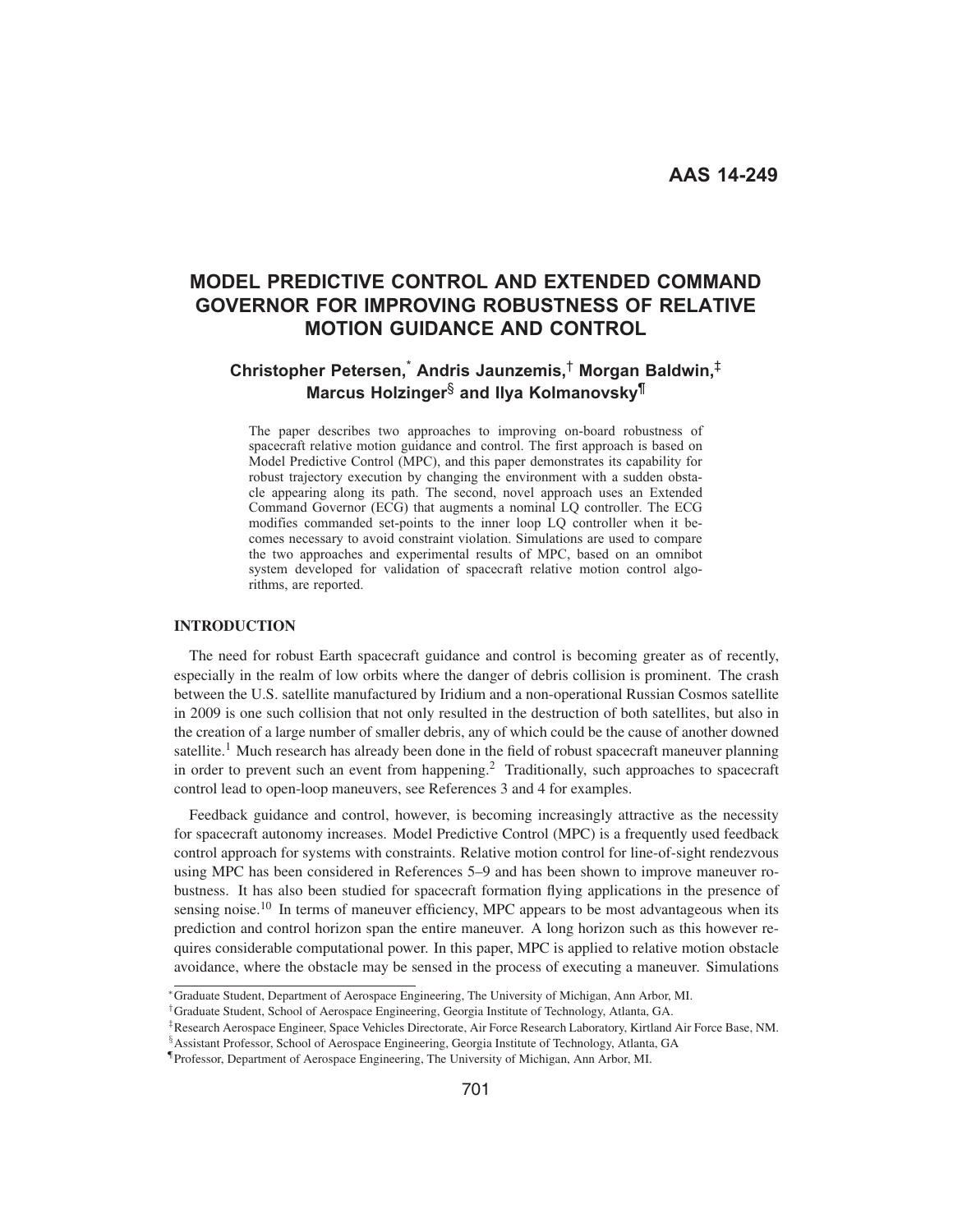are first performed with a reasonably long horizon, but this presents computational difficulties for on-board implementation. Therefore, on-board implementation and testing of MPC in this paper is done with a considerably shorter horizon, still showing that it may be used for fast, robust obstacle avoidance.

An Extended Command Governor (ECG), which modifies set-point commands to satisfy flight constraints, can also be used for spacecraft relative motion control. As opposed to MPC, ECG is an add-on to an existing controller, which is a Linear Quadratic (LQ) controller in this paper. Its simpler variant, the reference governor, has been previously applied to line-of-sight spacecraft rendezvous problems in Reference 11. The ECG can provide a larger constrained domain of attraction and faster response, even when disturbances are present, $^{12}$  but at the price of increased computational effort. This LQ/ECG approach will be applied to robust relative motion obstacle avoidance in this paper and compared to conventional MPC.

This work is organized as follows. First, the relative motion spacecraft dynamics model in both MPC and LQ/ECG design is presented. The MPC problem is then formulated and solved for spacecraft maneuvering in a changing environment in simulations. Then the Linear Quadratic and Extended Command Governor configuration for spacecraft maneuvers is explained, and simulation results are presented. To further demonstrate each scheme, a planar-motion robot implementation is introduced. The paper is ended with concluding remarks.

# SPACECRAFT RELATIVE MOTION

#### Continuous Relative Motion Dynamics

The spacecraft equations of motion in this paper are formulated in the non-inertial Hill's frame. The origin of the frame is a chief spacecraft in a nominal circular orbit. The unit vectors are **i**, **j**, and **k**, and represent the radial track, the in-track, and the out-of-plane orbital positions, respectively. The relative position vector of a spacecraft with respect to the center of the Earth is

$$
\mathbf{R} = \mathbf{R_0} + \delta \mathbf{r} = (R_0 + x)\mathbf{i} + y\mathbf{j} + z\mathbf{k},\tag{1}
$$

where  $\mathbf{R}_0$  is the nominal orbital position vector of the chief spacecraft,  $\delta \mathbf{r}$  is the relative position vector with respect to the chief's location,  $x, y, z$  are the positions of the spacecraft in the relative frame, and  $R_0$  is the nominal orbital radius. Using Equation (1), the nonlinear equations of motion have the following form,

$$
\ddot{\mathbf{R}} = -\mu \frac{\mathbf{R}}{R^3} + \frac{1}{m_c} \mathbf{F},\tag{2}
$$

where  $\mu$  is the gravitational constant,  $R = |\mathbf{R}|$ ,  $m_c$  is the mass of the spacecraft, and **F** is the vector of external forces applied to the spacecraft.  $\ddot{\textbf{R}}$  can be further separated into its vector components as

$$
\ddot{\mathbf{R}} = (\ddot{x} - 2n\dot{y} - n^2x)\mathbf{i} + (\ddot{y} + 2n\dot{x})\mathbf{j} + (\ddot{z})\mathbf{k},\tag{3}
$$

where  $n = \sqrt{\frac{\mu}{R_0^3}}$  is the mean motion on the nominal orbit. Equations (2)-(3) represent the nonlinear equations of motion of spacecraft in the relative motion Hill's frame.<sup>13</sup>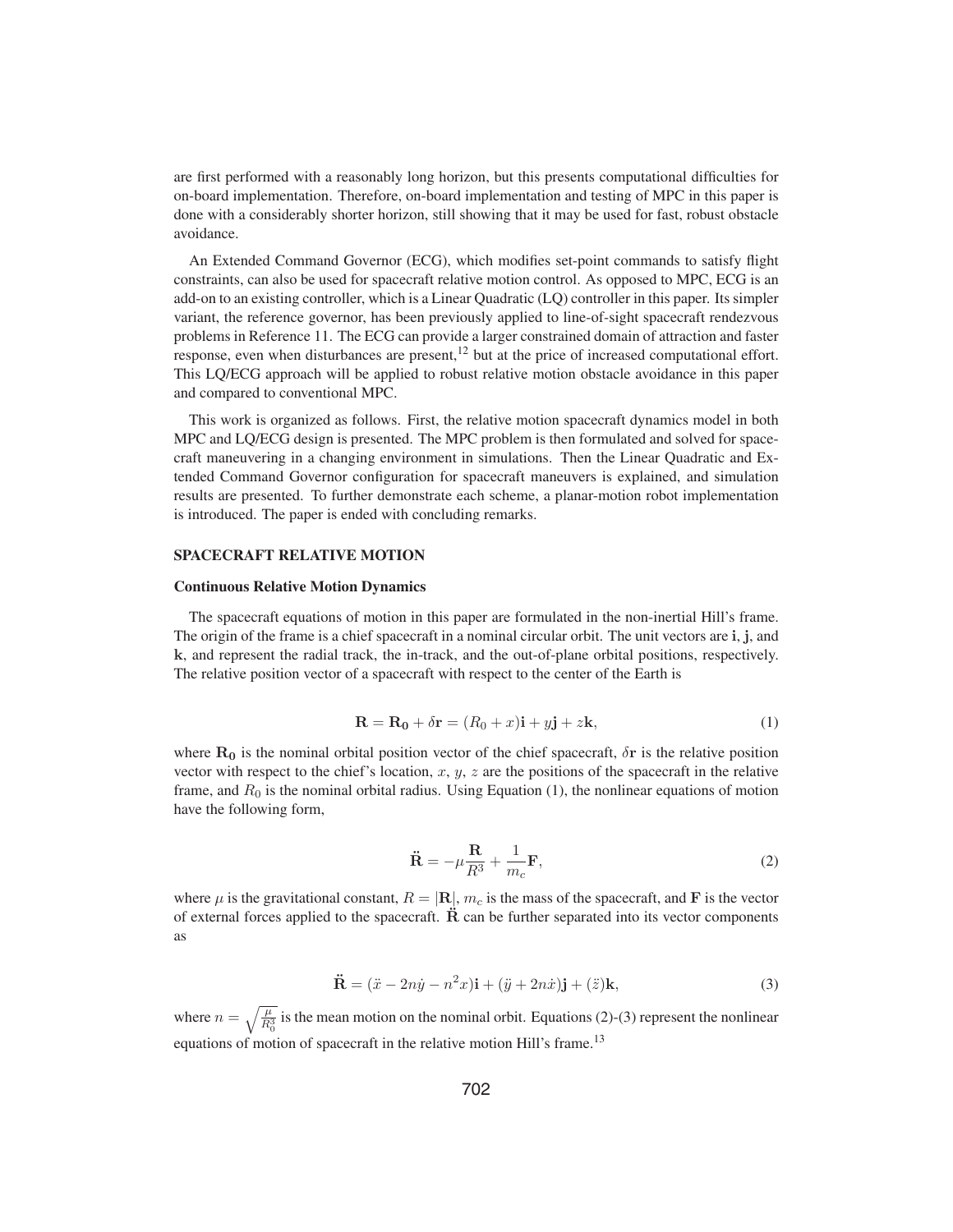These nonlinear equations of motion can then be linearized by assuming (i) a circular chief orbit and (ii) that the distance relative to the chief is small in comparison to the radius of the chief orbit  $(|\delta \mathbf{r}| \ll |\mathbf{R}|)$ . This results in the Clohessy-Wiltshire equations,

$$
\ddot{x} - 3n^2x - 2n\dot{y} = \frac{F_x}{m_c},
$$
  
\n
$$
\ddot{y} + 2n\dot{x} = \frac{F_y}{m_c},
$$
  
\n
$$
\ddot{z} + n^2z = \frac{F_z}{m_c},
$$
\n(4)

where  $F_x$ ,  $F_y$ ,  $F_z$  are the components of the external force vector **F** in the Hill's frame.

Remark 1: We note that the linearization of Equation (4) is time-invariant as the nominal orbit is assumed to be circular. For relative motion maneuvers near a chief spacecraft on a nominally elliptic orbit, a set of time-varying linearized, equations can be derived. Since in this work the optimization solver used to generate the MPC solution is on-line, the case of elliptic orbits can be handled analogously.

## Discrete Relative Motion Dynamics

For the MPC and LQ/ECG implementation, the linearized spacecraft dynamics in Equation (4) are transformed into the standard continuous-time system realization  $(A_c, B_c)$  and then converted to discrete-time assuming a sampling period of  $\Delta T$ . This yields

$$
X(k + 1) = AX(k) + BU(k),Yt(k) = CtX(k) + DtU(k),Yc(k) = CcX(k) + DcU(k),
$$
\n(5)

where  $X(k)=[x(k), y(k), z(k), \dot{x}(k), \dot{y}(k), \dot{z}(k)]^T$  is the state vector of relative positions and velocities at time instant k,  $Y_t(k)$  is the output vector that tracks set-point spacecraft equilibrium positions,  $Y_c(k)$  is the output vector that constraints are imposed on, A is the discrete dynamics matrix obtained by  $A = e^{A_c \Delta T}$ ,  $U(k)$  is the control vector that represents an instantaneous change in the velocity vector  $(\Delta V)$  of the spacecraft due to thruster burns, and B is the discrete control matrix, obtained by

$$
B = e^{A_c \Delta T} \begin{bmatrix} 0_{3x3} \\ I_{3x3} \end{bmatrix} . \tag{6}
$$

# MODEL PREDICTIVE CONTROL

The Model Predictive Controller (MPC) functions first by optimizing the control sequence over a finite, receding horizon to minimize a selected cost subject to constraints. Then, the first element of the optimal sequence is applied over the first discrete time interval. The optimization horizon afterwards recedes by one step and the process is repeated starting with the current state as the initial condition. By recomputing the solution for the current state as the initial condition, MPC generates a feedback action that can compensate for the uncertainties and disturbances. MPC can also react to changes in the constraints such as an obstacle appearing along the maneuver path.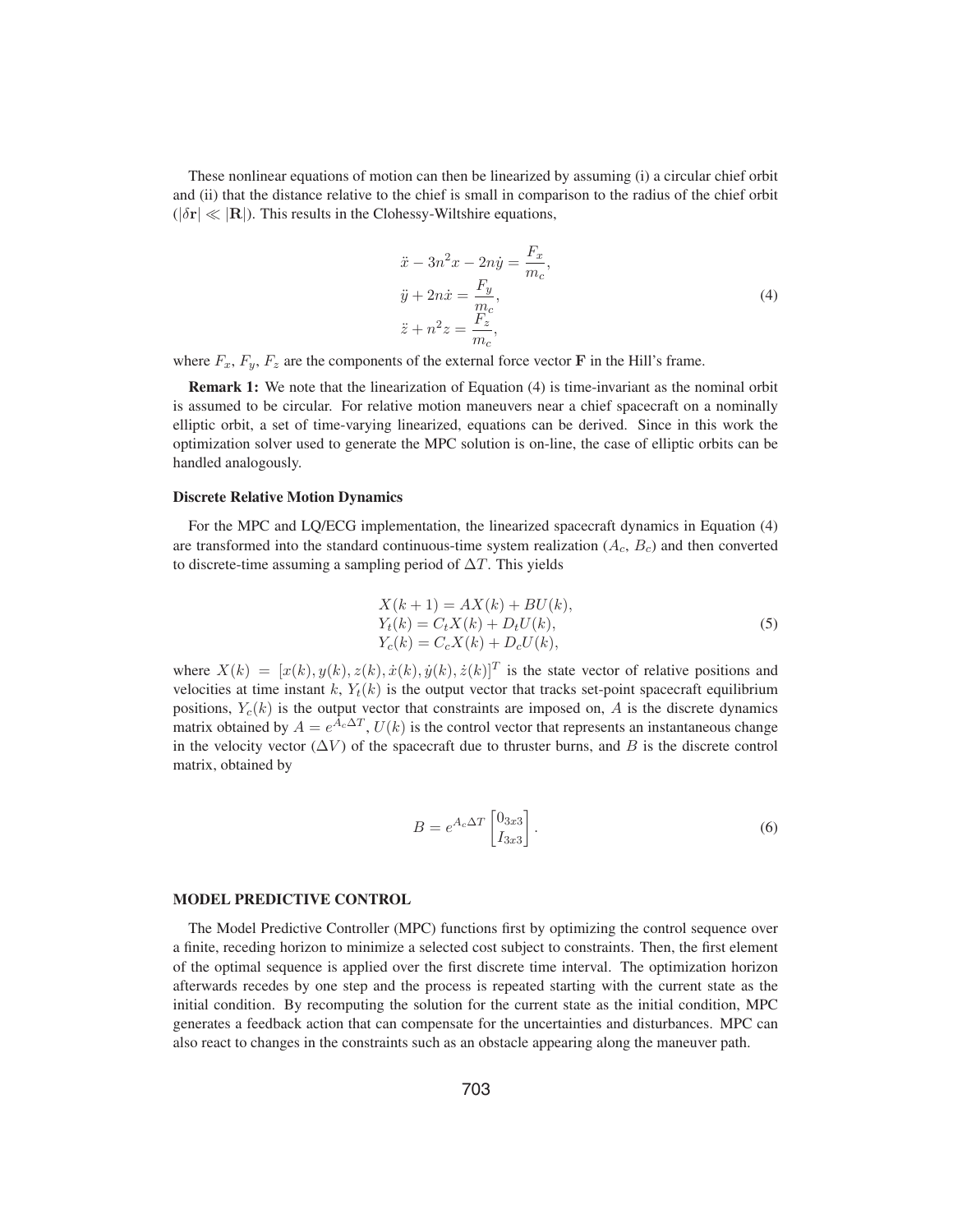#### MPC Problem Formulation

For spacecraft maneuver planning, MPC solves the following minimization problem for discrete state  $X(k)$  and control  $U(k)$ ,

$$
\min_{\overline{\mathbf{U}}} \sum_{i=0}^{N-1} \left( (Y_t(k+i) - r(k+i))^T Q (Y_t(k+i) - r(k+i)) + U(k+i)^T R U(k+i) \right) + (X(k+N) - X_f)^T P (X(k+N) - X_f),
$$
\n(7)

where

$$
\bar{\mathbf{U}} = [U(k), U(k+1), ...U(k+N-1)]^T
$$
\n(8)

subject to 
$$
X(k+i+1) = AX(k+i) + BU(k+i),
$$

$$
U_{min} \le U(k+i) \le U_{max},
$$

$$
Y_t(k+i) = \begin{bmatrix} I_{3\times 3} & 0 \end{bmatrix} X(k+i),
$$

$$
i = 0, 1, ..., N-1,
$$
 (9)

where N is the length of the horizon,  $r(k + i)$  is the reference vector at discrete step  $k + i$ ,  $X_f$  is the target end state,  $Q$  and  $R$  are the state and control weight matrices, and  $P$  is the solution to the discrete Riccati equation for the unconstrained infinite horizon variant of the MPC problem. In this paper it is assumed that the goal is to rendezvous with the chief satellite at the origin. Therefore,  $X_f$  and  $r(k)$  are both zero vectors. This results in a cost function that is similar to a nominal LQ controller. The constraint on the second line of Equation (9) represents the control constraints. Other variants of this constraint can be considered depending on the thruster type and configuration, such as polyhedral approximations to 2-norm, which is relevant to the case of a single thruster spacecraft configuration.

Under appropriate assumptions, Equations (8)-(9) reduce to a convex quadratic programming problem of the form,

$$
\min_{\mathbf{\bar{U}}} \frac{1}{2} \mathbf{\bar{U}}^T S U + H^T \mathbf{\bar{U}},\tag{10}
$$

subject to

$$
V\bar{\mathbf{U}} \leq W,\tag{11}
$$

where S and H are appropriately defined and depend on  $A$ ,  $B$ ,  $Q$ ,  $R$ , and  $P$ .

#### Obstacle Avoidance Constraints

Obstacle avoidance, in contrast to the control constraint in Equation (9), is a non-convex problem. Utilizing MPC on such a problem is prone to difficulties, e.g. no guarantees exist to find a global minimal solution. Numerous approaches to dealing with obstacle avoidance have been developed, and in this paper we follow the approach in our previous works (see References 14, 5, and 6), where the obstacle is separated from the spacecraft by a rotating hyperplane and the MPC problem is solved subject to a convex rotating hyperplane constraint. When an obstacle is sensed by the spacecraft, a hyperplane tangent to the spacecraft is projected on the obstacle and rotated at a constant rate. At each discrete time step, the following linear constraint is imposed on the predicted state  $X(k)$ ,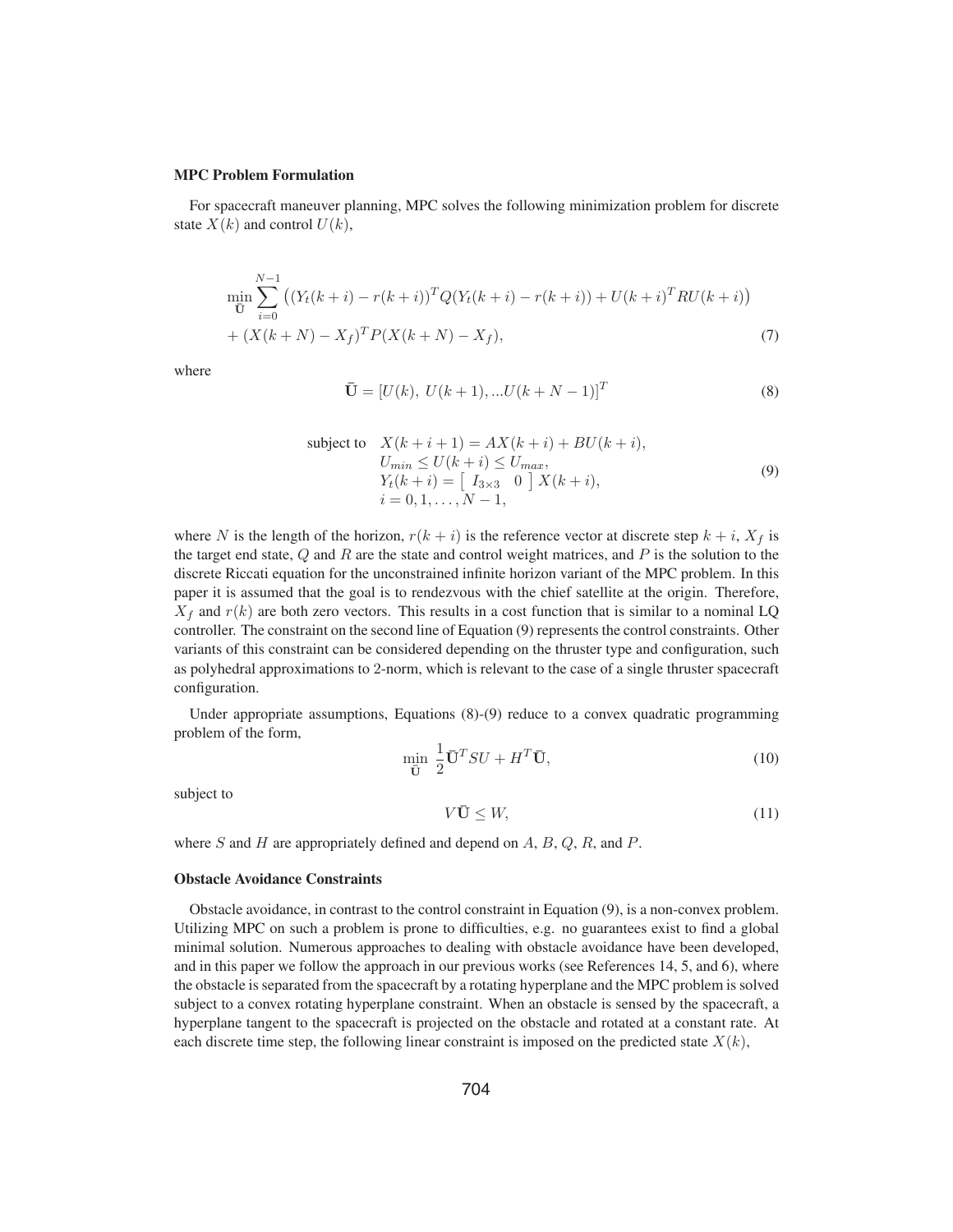$$
-\eta^{T}(k+i)Y_{t}(k+i) \le -\eta^{T}(k+i)r_{O}(k+i), \quad i = 0, \cdots, N
$$
\n(12)

where  $\eta(k)$  is a normal unit vector of the hyperplane at time k pointing outside of the obstacle and  $r_O(k)$  is a point on the edge of the obstacle at time k. The rate and direction of rotation are governed by the spacecraft's initial and final positions, and the rotation is stopped once the normal from the center of the obstacle to the final position is aligned with the normal of the hyperplane. Including the rotating hyperplane constraint adds another layer of complexity to the MPC formulation. Therefore, this constraint is only active when the spacecraft senses an obstacle and is within a certain distance of it.

# Simulation Results

In these simulations, MPC is used to guide a spacecraft, initially located 5 km ahead in the intrack direction, toward the origin, with a convergence radius of 50 m. The spacecraft dynamics are discretized at a sample rate of  $\Delta T = 120$  seconds to provide sufficient time for robust maneuver changes. The horizon length is set at 360 steps (total time 43,200 sec), approximately half an orbit period at geostationary orbit, which allows for full utilization of the Clohessy-Wiltshire relative motion dynamics. The weighing matrices  $Q$  and  $R$  in Equation 7 weighting matrices are chosen as  $1 \times 10^{-3} [I_{6 \times 6}]$  and  $2 \times 10^{3} [I_{3 \times 3}]$ , respectively. For the control constraint, a max  $\Delta V$  of 0.01 km/sec in the radial track, the in-track, and the out-of-plane directions are imposed (i.e.,  $U_{min}$  =  $[-0.01 \ -0.01 \ -0.01]^{T}$  and  $U_{max} = [0.01 \ 0.01 \ 0.01]^{T}$ . Figures 1 - 2 show the spacecraft's path and  $\Delta V$  inputs for a nominal case with no obstructions.



Figure 1. MPC Spacecraft Trajectory With Long Horizon and No Obstacle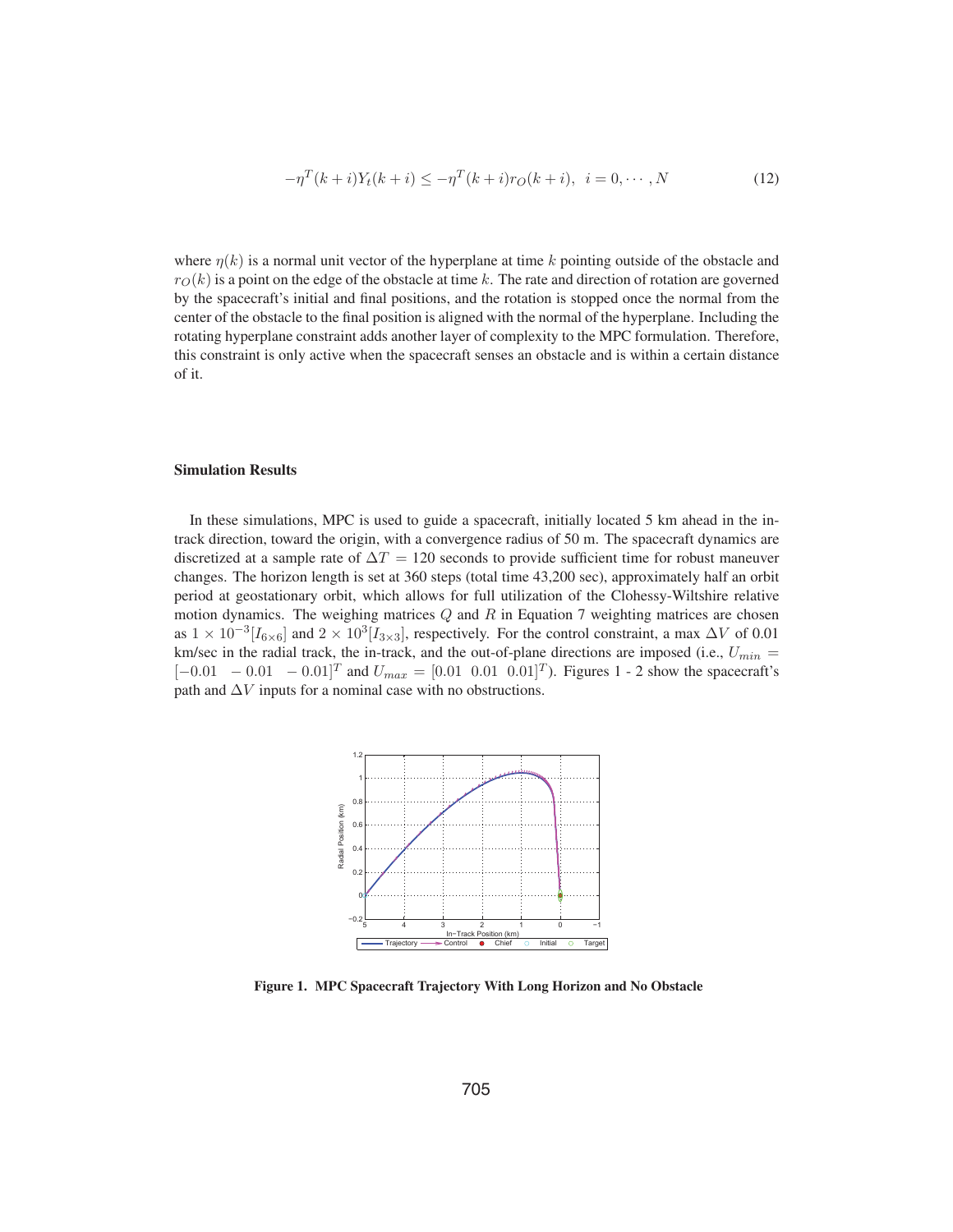

Figure 2. (a) Radial Track  $\Delta V$  for MPC With Long Horizon and No Obstacle (b) In-Track  $\Delta V$  for MPC With Long Horizon and No Obstacle

In Figure 1, the trajectory of the spacecraft is shown in blue while the  $\Delta V$  vector at each time step is shown in pink. For this simulation, the spacecraft can be seen going out of the in-track direction after an initial large  $\Delta V$ , and then exploits the relative motion dynamics to approach the chief efficiently with little control effort. In Figure 2, the control in the radial and in-track are shown for the entire duration of the maneuver in blue, while the control limit is represented by the pink dashed lines. As seen, the maneuver is completed well within the control limits. Since  $R$  is large, the control is heavily penalized, resulting in a  $\Delta V$  efficient path. These results demonstrate that MPC can guide a spacecraft back to the chief satellite within control constraints, but since an optimal trajectory is recalculated at every time step, the algorithm is computationally expensive. To demonstrate the robustness of MPC to obstacles, another simulation is performed where an obstacle, represented as a sphere with a radius of 0.2 km, appears mid-trajectory.



Figure 3. MPC Spacecraft Trajectory With Long Horizon and One Obstacle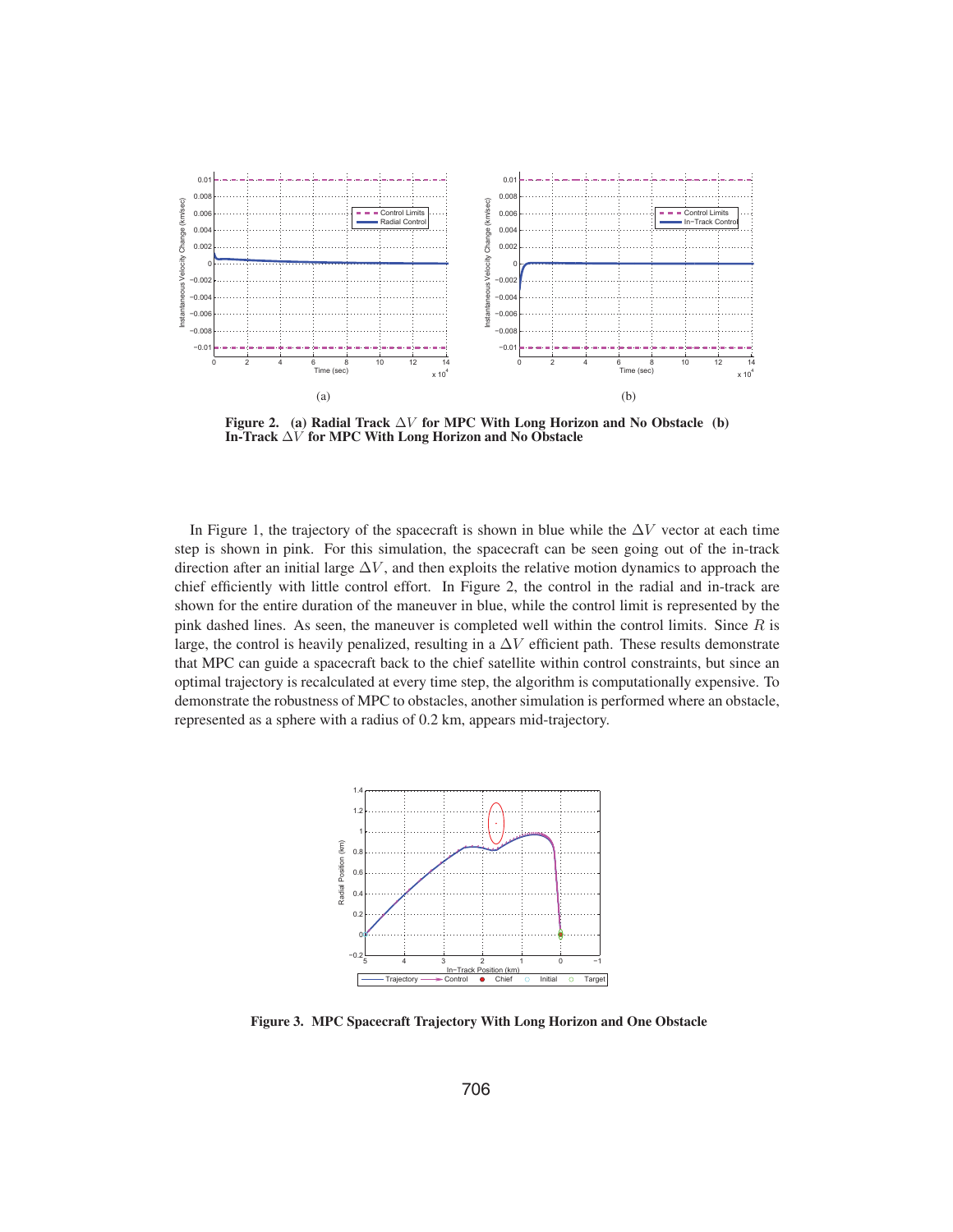

Figure 4. (a) Radial Track  $\Delta V$  for MPC With Long Horizon and One Obstacle (b) In-Track  $\Delta V$  for MPC With Long Horizon and One Obstacle

It can be seen in Figure 3 that in the beginning of this maneuver, the spacecraft travels along the same path as in the previous simulations. When the obstacle appears, the spacecraft avoids it, but then returns to the previous nominal path so that it can utilize the relative motion dynamics and minimize the control effort. In Figure 4, the control is still well within the predefined limits.

The above simulations were performed with a large prediction horizon of 360 steps, which for MPC, introduces a great amount of computational complexity, thereby making it less appealing for on-board implementation. There are various options to reduce computation time, the easiest being to limit the number of steps in the horizon. This can be done in one of two ways: by increasing the discrete time step while keeping the number of steps in the horizon constant, or by reducing the number of steps in the horizon while keeping the discrete time step the same. The first of these methods may reduce the robustness of the algorithm because if an obstacle appears, the spacecraft must wait longer to react and change its maneuver. The second method shortens how far MPC can look into the future, which may degrade maneuver efficiency but maintains faster reaction time and is preferable from the standpoint of obstacle collision avoidance, and hence this method was chosen. Figure 5 shows the resulting trajectories if the horizon length was significantly shortened to 50 steps (6000 sec).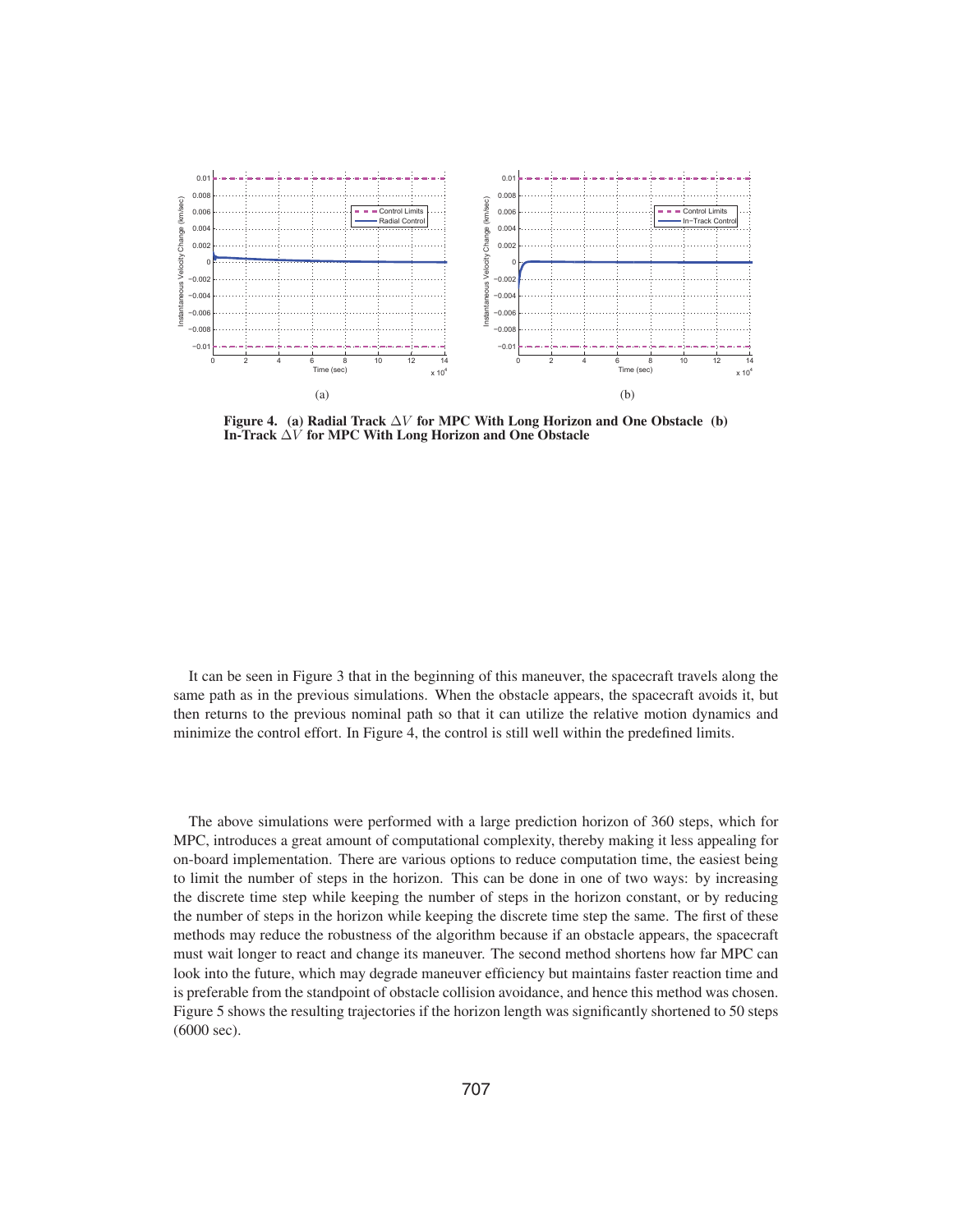

Figure 5. (a) MPC Trajectory with Short Horizon and No Obstacle (b) MPC Trajectory with Short Horizon and One Obstacle

Table 1 shows the maneuver time (in hr), total control effort (in km/sec), and computational time of the full simulation (in sec) for each case. It should be noted that all simulations were performed using MATLAB, and that the computational time in real application is dependent upon the computational power available. These results were produced using a computer with an Intel i7 processor.

|                             | Maneuver Time $(hr)$ | Total $\Delta V$ (km/sec) | Computation Time (sec) |
|-----------------------------|----------------------|---------------------------|------------------------|
| Long Horizon, No Obstacle   | 39,3000              | 0.33455                   | 1764.5013              |
| Long Horizon, One Obstacle  | 39.3667              | 0.33645                   | 2441.9776              |
| Short Horizon, No Obstacle  | 39,3000              | 0.33455                   | 22.2595                |
| Short Horizon, One Obstacle | 39.3667              | 0.33645                   | 23.3119                |

Table 1. Maneuver Time, Control Effort, and Computation Time Required for MPC Simulations

From the results presented, it can be seen that the trajectories, maneuver time, and control effort using long and short horizons are similar. While the results suggest the MPC with a shorter horizon is adequate, further study of the effects of constant/bounded disturbances and multiple obstacles will be pursued in the future to delineate the differences between the two horizon solutions.

Additionally, from the numerical results presented, adding an obstacle in the path of the spacecraft does increase the computational time, which is to be expected since the added obstacle constraint is active for a portion of this trajectory. Maneuver time and total  $\Delta V$  are also greater, but it should be noted that the results are relativity close to the no obstacle case, showing that the MPC controller attempts to avoid the obstacle with little change to its nominal path. The addition of obstacles in the long horizon case is quite computationally expensive, since the added steps in the horizon and the obstacle constraint both increase the computation time. Note that with  $\Delta T = 120$  seconds, sufficient time to perform the computations is available even in the long horizon, one obstacle case. Overall, these results indicate that MPC is effective to guiding a spacecraft in a changing environment, with a  $\Delta T = 120$  seconds.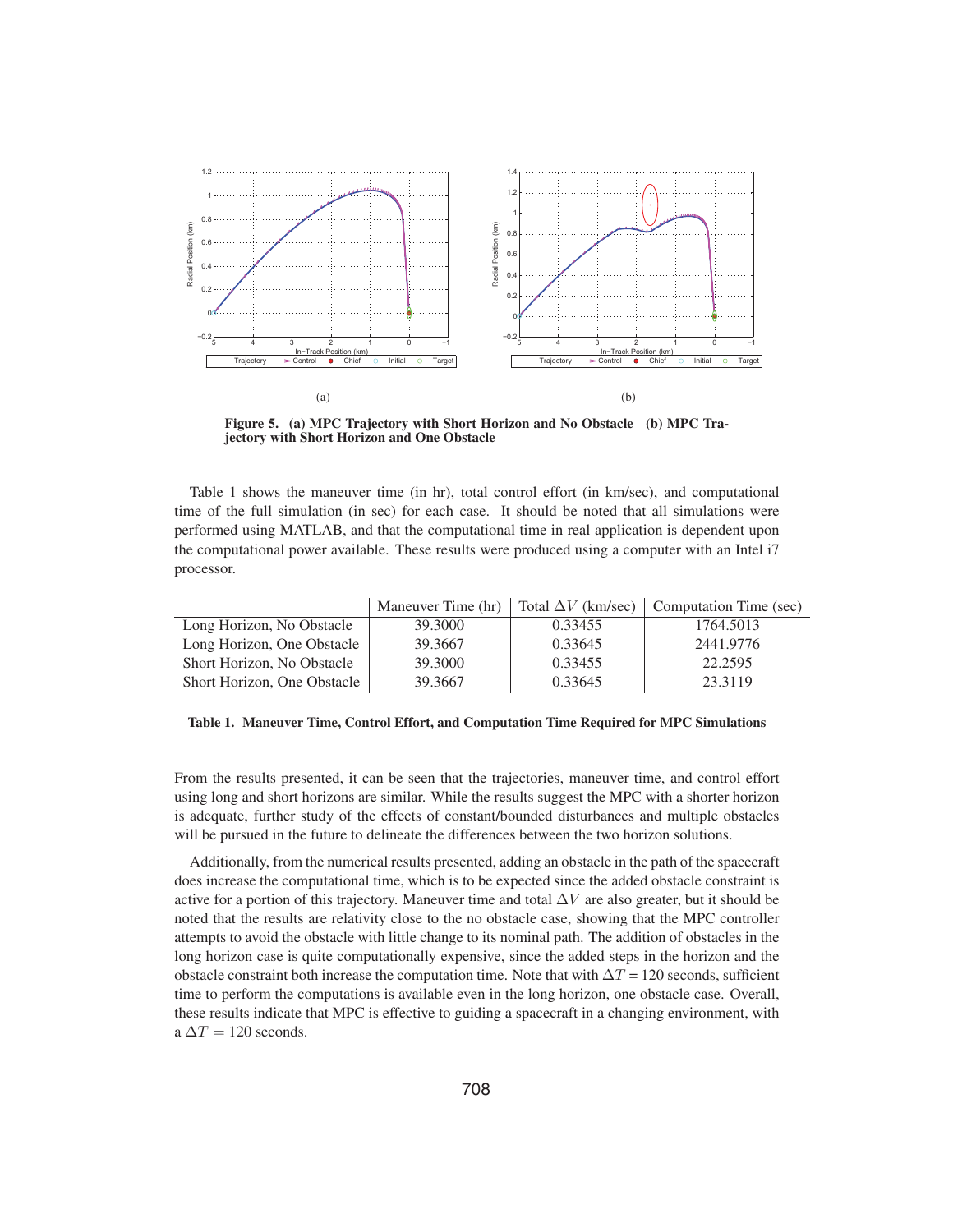#### EXTENDED COMMAND GOVERNOR WITH LINEAR QUADRATIC CONTROLLER

The ECG is an add on to an existing controller in order to enforce state and control constraints by modifying the set-point commands to the closed-loop system, as shown in Figure 6. In this system,  $\hat{x}(k)$  is the state estimate<sup>\*</sup>,  $y(k)$  is the system output constrained by the set inclusion conditions  $y(k) \in Y$  for all k,  $w(k)$  is the disturbance/uncertainty,  $v(k)$  is the ECG output,  $u(k)$  is the controller output (in this paper, the LQ output), and  $r(k)$  is the reference command.



Figure 6. Extended Command Governor Applied to a Closed-Loop System

# LQ Controller Formulation

The nominal controller for the spacecraft is of LQ type, designed on the basis of the discrete-time linear system model,

$$
X(k + 1) = AX(k) + BU(k),Yt(k) = CtX(k) + DtU(k),Yc(k) = CcX(k) + DcU(k),
$$
\n(13)

where  $X$  is the state vector of spacecraft positions and velocities,  $U$  is the control vector of impulse velocities,  $Y_t$  is the output vector that tracks set-point spacecraft equilibrium positions, and  $Y_c$  is the output vector that constraints are imposed on. The optimal feedback gain  $K_{LQ}$  is determined by minimizing the cost function,

$$
J = \sum_{n=1}^{\infty} (X(n)^T Q X(n) + U(n)^T R U(n)),
$$
\n(14)

such that

$$
U(n) = K_{LQ} X(n),\tag{15}
$$

where  $Q = Q^T \ge 0$  and  $R = R^T > 0$  are the weight matrices on the state and the control. The controller is then augmented for set-point tracking,

$$
U(k) = K_{LQ}X(k) + \Gamma v(k),\tag{16}
$$

where

$$
\Gamma = (C_t(I - A - BK_{LQ})^{-1}B + D_t)^{-1},\tag{17}
$$

such that for constant  $v$ , it is guaranteed that

$$
Y_t(k) \to v \text{ as } k \to \infty. \tag{18}
$$

<sup>\*</sup> $\hat{x} = x$  in this paper and navigation errors will be considered in future work.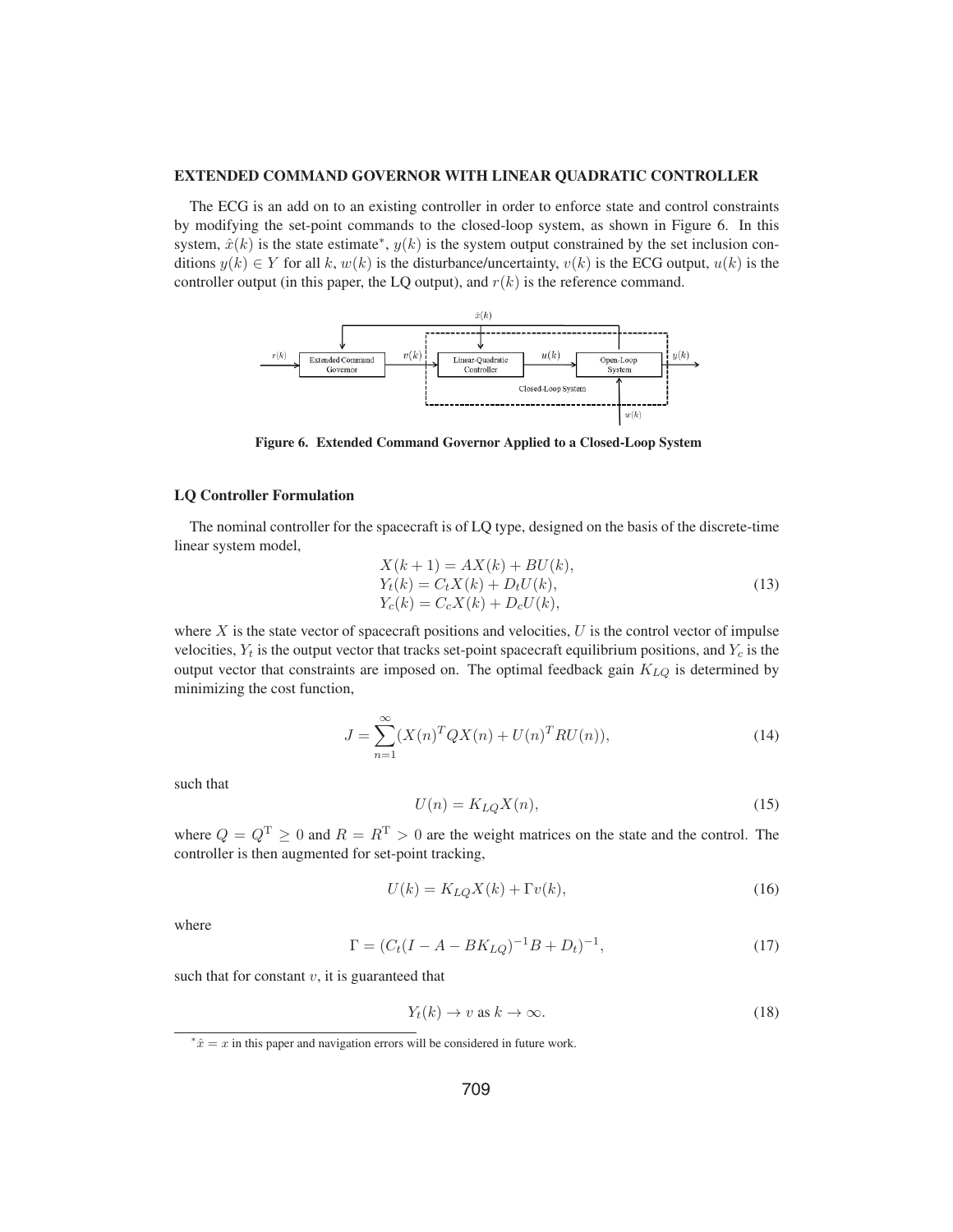### ECG Problem Formulation

The ECG uses the set,  $\check{O}_{\infty}$ , of states and parameterized inputs such that the constraints are satisfied for all time. The ECG output is defined by

$$
v(k) = \rho(k) + \bar{C}\bar{x}(k),\tag{19}
$$

where  $\rho(k)$  and  $\bar{x}(k)$  are solutions to the following optimization problem

$$
\text{minimize} \quad ||\rho(k) - r(k)||_Q^2 + ||\bar{x}(k)||_P^2, \\
 \text{subject to} \quad (\rho(k), \bar{x}(k), X(k)) \in \check{O}_{\infty},\n\tag{20}
$$

The  $\bar{x} \in \mathbb{R}^{\bar{n}}$ ,  $\bar{n} \ge 0$ , and  $\rho$  are states of a stable auxiliary dynamic system which evolves over the semi-infinite prediction horizon according to

$$
\bar{x}(k+j+1) = \bar{A}\bar{x}(k+j), j \ge 0,\n\rho(k+j) = \rho(k).
$$
\n(21)

The set  $\check{O}_{\infty}$  in Equation (20) is a finitely determined inner approximation to the set of all  $(\rho(k), \bar{x}(k), X(k))$  that do not induce subsequent violation of the constraint  $Y_c(k + j) \in Y$  when the input sequence  $v(k + j)$  is determined by the fictitious dynamics per Equations (19) and (21). In the case when Y is polyhedral, computational procedures exist that lead to polyhedral  $\check{O}_{\infty}$ .<sup>15</sup> Without the fictitious states, i.e., when  $\bar{n}=0$ , the ECG becomes the simple command governor.<sup>16</sup> The optimization problem can be solved numerically using conventional quadratic programming techniques. If the model and constraints do not change online, iterative procedures can be avoided by using explicit multi-parametric quadratic programming,<sup>17</sup> leading to  $\rho$  and  $\bar{x}$  being given as a piecewise-affine function of the state  $x(k)$  and reference r.

Various choices of  $\bar{A}$  and  $\bar{C}$  can be made in Equations (19) and (21). The shift sequences used in Reference 16 are generated by the fictitious dynamics with,

$$
\bar{A} = \begin{bmatrix}\n0 & I_m & 0 & 0 & \cdots \\
0 & 0 & I_m & 0 & \cdots \\
0 & 0 & 0 & I_m & \cdots \\
0 & 0 & 0 & 0 & \cdots \\
\vdots & \vdots & \vdots & \vdots & \ddots\n\end{bmatrix},
$$
\n(22)\n
$$
\bar{C} = \begin{bmatrix}I_m & 0 & 0 & 0 & \cdots \end{bmatrix},
$$

where m is the dimensionality of v and  $I_m$  is an  $m \times m$  identity matrix. Another approach uses Laguerre sequences.<sup>18</sup> These sequences possess orthogonality properties and are generated by the fictitious dynamics with

$$
\bar{A} = \begin{bmatrix}\n\epsilon I_m & \zeta I_m & -\epsilon \zeta I_m & \epsilon^2 \zeta I_m & \cdots \\
0 & \epsilon I_m & \zeta I_m & -\epsilon \zeta I_m & \cdots \\
0 & 0 & \epsilon I_m & \zeta I_m & \cdots \\
0 & 0 & 0 & \epsilon I_m & \cdots \\
\vdots & \vdots & \vdots & \vdots & \ddots\n\end{bmatrix},
$$
\n(23)\n
$$
\bar{C} = \sqrt{\zeta} \begin{bmatrix} I_m & -\epsilon I_m & \epsilon^2 I_m & -\epsilon^3 I_m & \cdots & (-\epsilon)^{N-1} I_m \end{bmatrix},
$$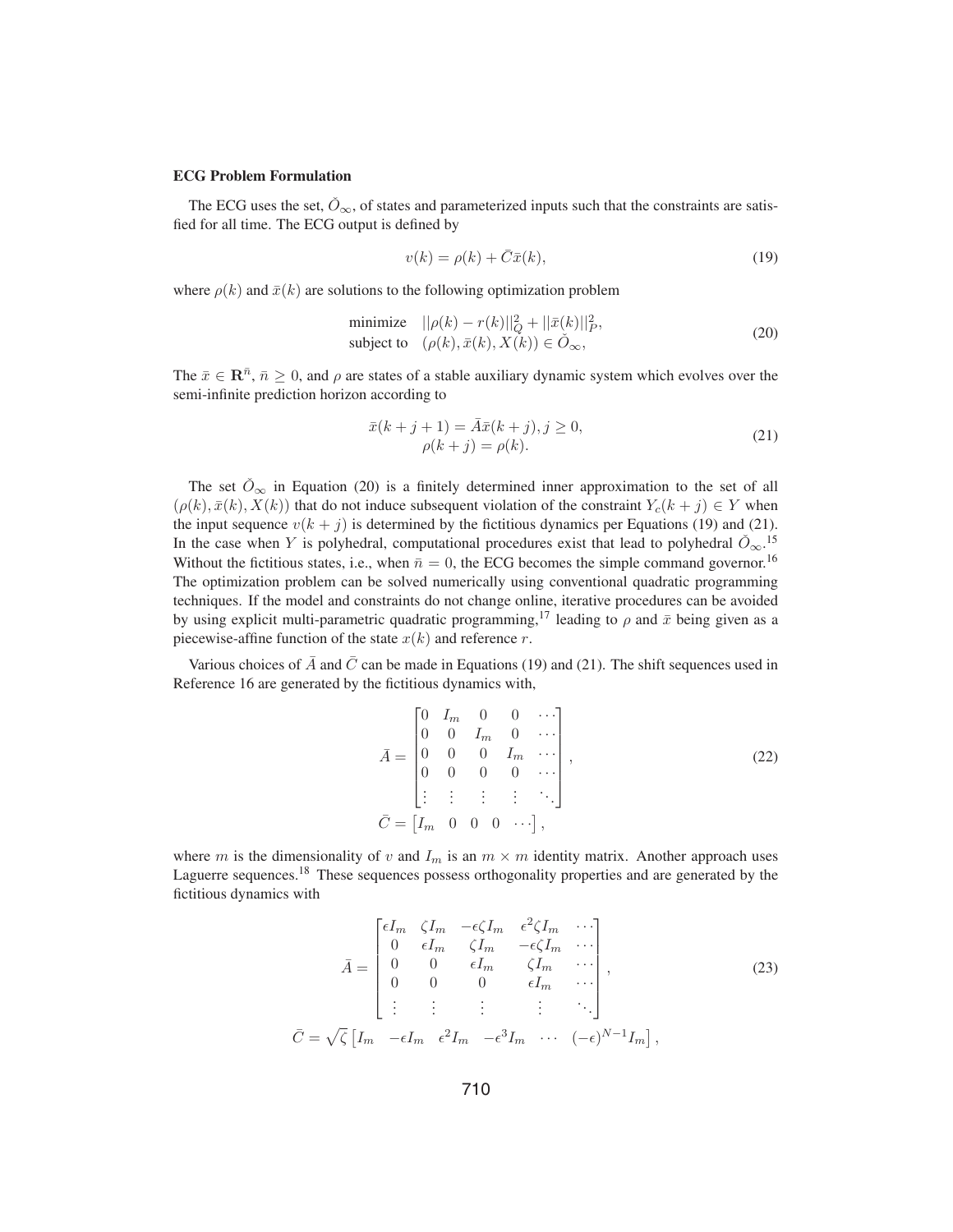where  $\zeta = 1 - \epsilon^2$  and  $0 \le \epsilon \le 1$  is a selectable parameter that corresponds to the time-constant of the fictitious dynamics. Note that with the choice of  $\epsilon = 0$ , Equation (23) coincides with the shift register considered in Reference 16. The implementation of the ECG is feasible using partial state information and reduced order models following the approach in Reference 19.

Obstacle avoidance is achieved by extending the LQ/ECG combined scheme developed for the case of time-invariant control constraints to satisfy time-varying, obstacle-related constraints. In the MPC case, the obstacle avoidance constraint was treated by a rotating hyperplane approach, shown in Equation (12). This constraint can be rewritten in the general form,

$$
H(k)Y_c \le h(k). \tag{24}
$$

Let,

$$
\mathcal{X} = \begin{bmatrix} \bar{x} \\ \rho \\ X \end{bmatrix},\tag{25}
$$

which is driven from the following augmented dynamics,

$$
\mathcal{X}(k+1) = \mathcal{A}\mathcal{X}(k),\tag{26}
$$

$$
Y_c(k) = \mathcal{C}\mathcal{X}(k),\tag{27}
$$

where,

$$
\mathcal{A} = \begin{bmatrix} \bar{A} & 0 & 0 \\ 0 & I & 0 \\ B\Gamma\bar{C} & B\Gamma & A + BK_{LQ} \end{bmatrix},
$$
  
\n
$$
\mathcal{C} = [D_c\Gamma\bar{C} \ D_C\Gamma \ C_c + D_cK_{LQ}].
$$
\n(28)

To implement obstacle avoidance, the minimization in Equation (20) is performed at current time instant  $k$  subject to the additional constraint,

$$
H(k)\mathcal{CA}^{j}\mathcal{X} \leq h(k), \ \ j=0,\ldots,n_c,
$$
\n(29)

where  $n_c$  is a constraint horizon that is comparable to the settling time of the closed-loop system with the nominal LQ controller.

Since the constraint in Equation (29) adds another layer of complexity to the problem, the obstacle avoidance LQ/ECG controller is more computationally intensive. Therefore, control constraints are only enforced by the  $\hat{O}_{\infty}$  condition, while the avoidance constraint in Equation (29) is only active when the spacecraft senses and is within a certain distance of the obstacle. This approach reduces the average computing effort. Even though the processor is sized for the worst case computing effort, reducing average computing time is beneficial as it may reduce onboard electric power consumption.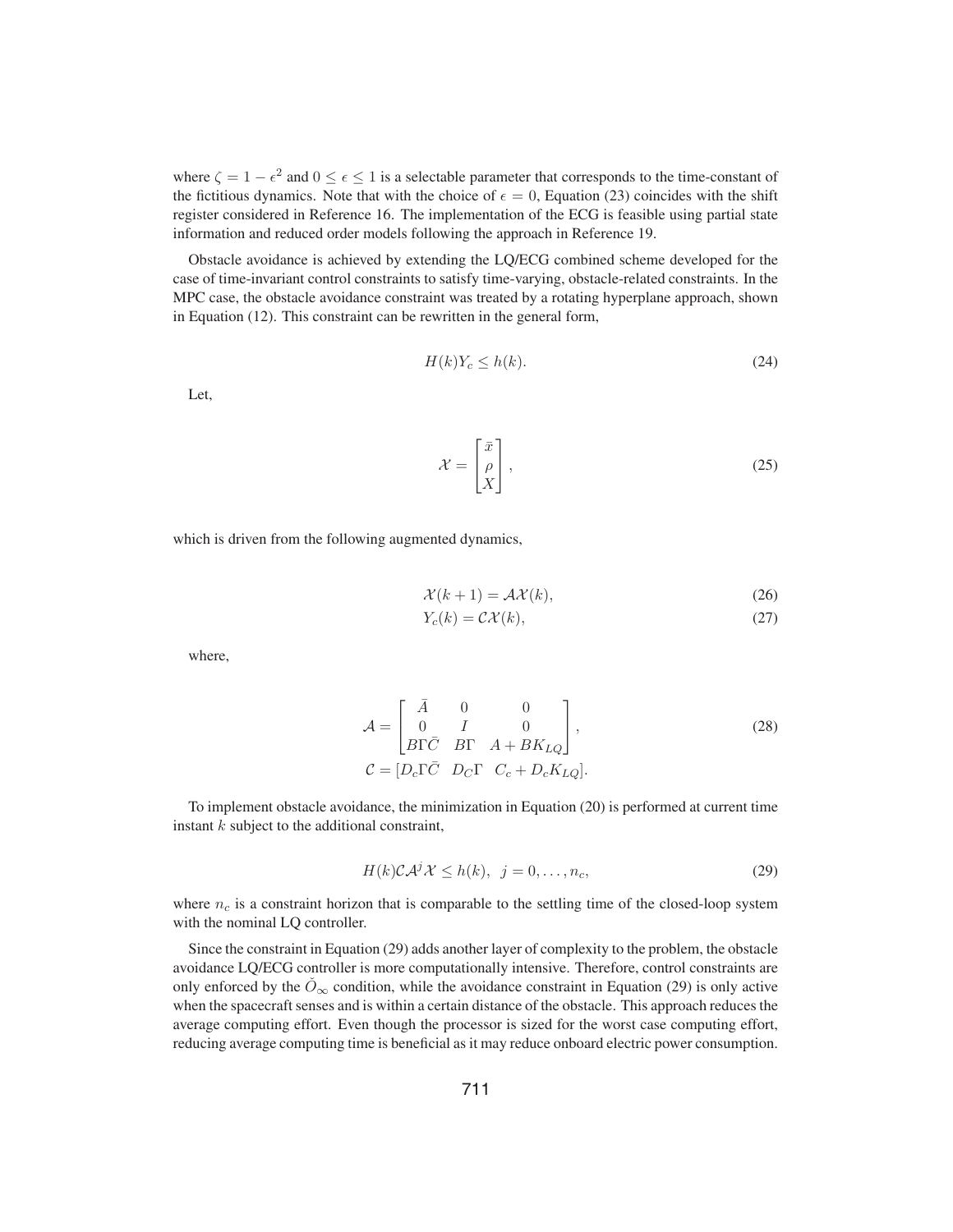#### Simulation Results

The simulations presented in this section have the same initial conditions as the MPC simulations. The spacecraft is displaced 5 km in the in-track direction and has the objective to rendezvous to an area with a 50 m radius around the chief satellite. As in the MPC case,  $\Delta T = 120$  sec. The  $n_c$  was chosen to be 3 steps, or 360 sec. The Q and R matrices are set to  $1 \times 10^{-3} [I_{6 \times 6}]$  and  $2 \times 10^3 [I_{3 \times 3}]$ , which are the same weights when the discrete Riccati equation is solved for MPC. The same control constraint of 0.01 km/sec for  $\Delta V$  is also used. Figures 7- 8 show results for spacecraft motion without an obstacle.



Figure 7. LQ/ECG Spacecraft Trajectory With No Obstacle



Figure 8. (a) Radial  $\Delta V$  for LQ/ECG With No Obstacle (b) In Track  $\Delta V$  for LQ/ECG With No Obstacle

The trajectory in Figure 7 is a result of the LQ control exploiting the relative motion dynamics in order to conserve on control effort. This is due to choosing  $R$  large and putting more cost on control. As a consequence of using these weight matrices, the control is smooth and small, well within the control limits, as shown in Figure 8.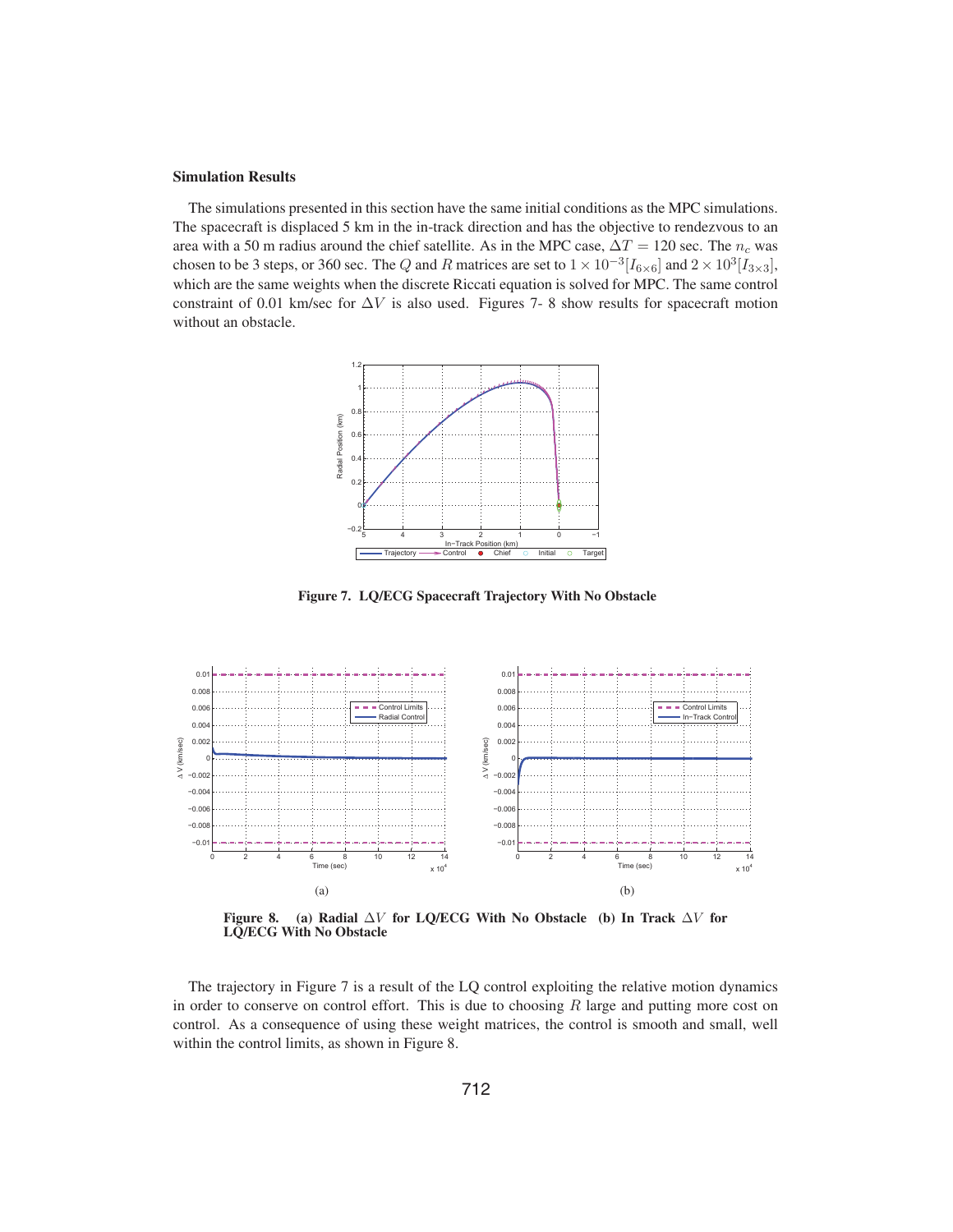To demonstrate obstacle avoidance, a second simulation is performed where an obstacle of radius 0.2 km is placed midway in the spacecraft's trajectory. The results are shown in Figures 9-10.



Figure 9. LQ/ECG Spacecraft Trajectory With One Obstacle



Figure 10. (a) Radial  $\Delta V$  for LQ/ECG With One Obstacle (b) In Track  $\Delta V$  for LQ/ECG With One Obstacle

The trajectory for the obstacle avoidance case is shown to begin the same as the no obstacle case. Once the spacecraft is within range of the obstacle, the LQ/ECG controller exerts sufficient  $\Delta V$  to avoid it. Afterwards, the controller commands a trajectory that uses the relative motion dynamics to rendezvous with the chief. The overall control of the spacecraft stays small and does not approach its limits, as shown in Figure 10. As a result of these simulations, it can be concluded that the LQ/ECG configuration can guide a spacecraft successfully to the chief satellite, even in presence of an obstacle.

The numerical results for both LQ/ECG simulations are shown in Table 2. The values for maneuver time and total  $\Delta V$  in both simulations are close to one other, as well as to the MPC controller (Table 1). The computation time taken for the obstacle case was only slightly more than the no obstacle case, which is a consequence of the avoidance constraint being active for only a portion of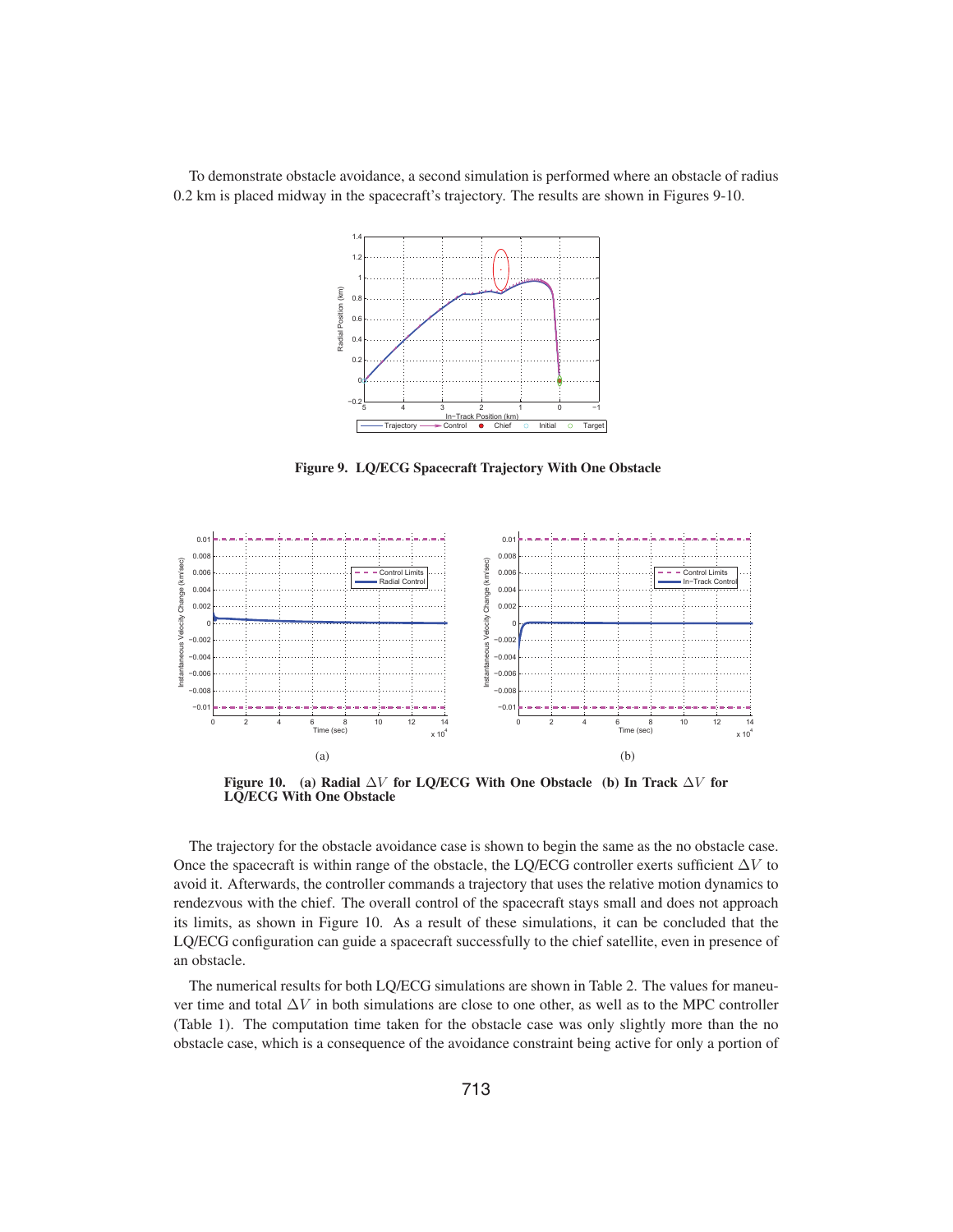the trajectory. The computing time is significantly less in the LQ/ECG case when compared to the MPC case, however, a part of the benefit is attributed to near range obstacle constraint activation, which has not been implemented in the MPC.

|              |         |         | Maneuver Time (hr) $\vert$ Total $\Delta V$ (km/sec) $\vert$ Computation Time (sec) |
|--------------|---------|---------|-------------------------------------------------------------------------------------|
| No Obstacle  | 39.3000 | 0.33455 | 2.6371                                                                              |
| One Obstacle | 39.3667 | 0.33695 | 2.7389                                                                              |

Table 2. Maneuver Time, Control Effort, and Computation Time Required for LQ/ECG Simulations

## ROBOT IMPLEMENTATION

In order to demonstrate the real-time, on-board implementation, a robotic test-bed was developed using available hardware. The robot parts for this project were from the LEGO Mindstorms NXT set and were used to build a holonomic "omnibot" robot. This robot uses three motors with omnidirectional wheels offset at 120-degree angles (seen in Figure 11), allowing for uncoupled planar motion, which is particularly important to emulate spacecraft motion.



Figure 11. Geometry of Omnibot, Showing Forward Wheel Directions

To estimate the omnibot's position and provide feedback for the algorithm, a PhaseSpace inertial measurement system is used. This system combines a series of cameras and an LED controller to track specific LEDs and output their positions in inertial space. A series of algorithms were developed to distill this data into a usable form and generate states in the relative Hill's frame.

An inertial measurement unit (IMU) was also used to develop a dead-reckoning algorithm for when PhaseSpace data is lost. The IMU used was a VectorNav VN-100R IMU, which contains a 3-axis accelerometer and 3-axis gyroscope, and a MATLAB interface was developed to communicate with it using built-in serial functions. Since the motion modeled by the omnibot is planar, two dimensions of the acceleration and one dimension of rotation rate were used to propagate the IMU's state estimate in a dead-reckoning algorithm. This was done by using rotation rate data to track orientation estimates, transforming the body-frame acceleration to the inertial frame, and then integrating once for velocity and once more for position. Unfortunately, this method of state updating is well known to be inaccurate unless the precision of the IMU hardware is flawless, so there is considerable error propagation in this method. This is discussed further in the results below.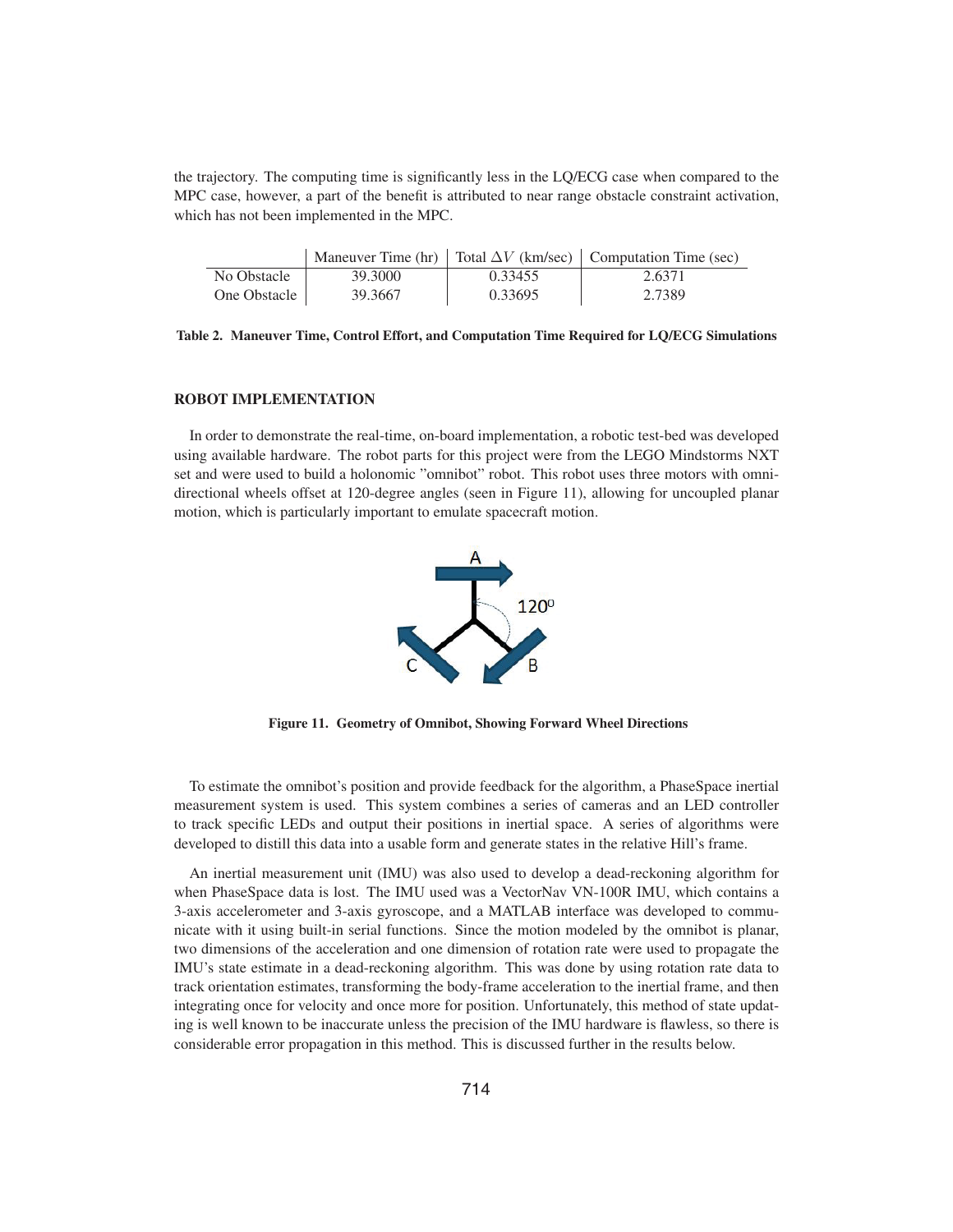#### Omnibot Model

An important aspect of demonstrating the desired guidance algorithms on a robotic platform is being able to command the robot to a desired state. With the MPC and LQ/ECG method, it was necessary to ensure the ability to command a position and simulate the velocity of the vehicle between waypoints. With this in mind, a kinematic model was developed for the omnibot.

The omnibot motion is commanded by integer-value power settings between -100 and 100 for each motor, with negative values indicating rotation opposite of the direction indicated in Figure 11. The main insight that allowed for a kinematic model was that there was an observed, nearly linear correlation between the power input and rotation rate of the wheel. For the model, the power settings allowed were limited such that they were within this linear range. This lead to the overall conclusion that a given power setting implies a certain velocity for the robot. Another key insight in the model development was the velocity matching requirement. Since there is an equal change in time between each waypoint of the trajectories, it is desired to drive the robot toward each waypoint within a fixed time step, which implies a desired velocity matching requirement.

Given the above insights, an algorithm was developed to calculate motor power settings for the omnibot, given a desired displacement and fixed time step. When traveling from one waypoint to another, the displacement magnitudes, dx for radial and dy for in-track, and defined time step, dt, imply the velocities in the  $x$  and  $y$  direction that the omnibot must match. The desired velocity can then be converted to a desired power in the x and y directions,  $P_x$  and  $P_y$  respectively. Using the geometry of the omnibot as shown in Figure 11, the following power setting equations were developed,

$$
P_x = P_A - P_B \cos(\pi/6) - P_C \cos(\pi/6),\tag{30}
$$

$$
P_y = -P_B \sin(\pi/6) + P_C \sin(\pi/6),\tag{31}
$$

where  $P_A$ ,  $P_B$ , and  $P_C$  are the power commands to motors A, B, and C, respectively (as designated in Figure 11). An additional constraint was placed on the robot to ensure that it maintained a zero rotation rate about the center of mass,

$$
0 = P_A + P_B + P_C.
$$
 (32)

With  $P_x$  and  $P_y$  prescribed by the desired trajectory, the system of three-equations and threeunknowns is trivial to solve. Once the wheel power commands are calculated, they are rounded to satisfy the robot's integer-valued, power inputs requirement. After these power settings are calculated, the robot is guided to the waypoint by slightly modifying the motor powers to adjust the direction of displacement. By preserving the 2-norm of the powers and modifying the unit-vectors slightly, the robot maintains a given velocity and drives toward a waypoint with feedback control.

The model developed in this section was tested and validated experimentally using the PhaseSpace system to track the true position and provide feedback to adjust the motors. The model's performance to command was accurate within the domain of motor powers, where the correlation between motor power and wheel rotation rate is roughly linear.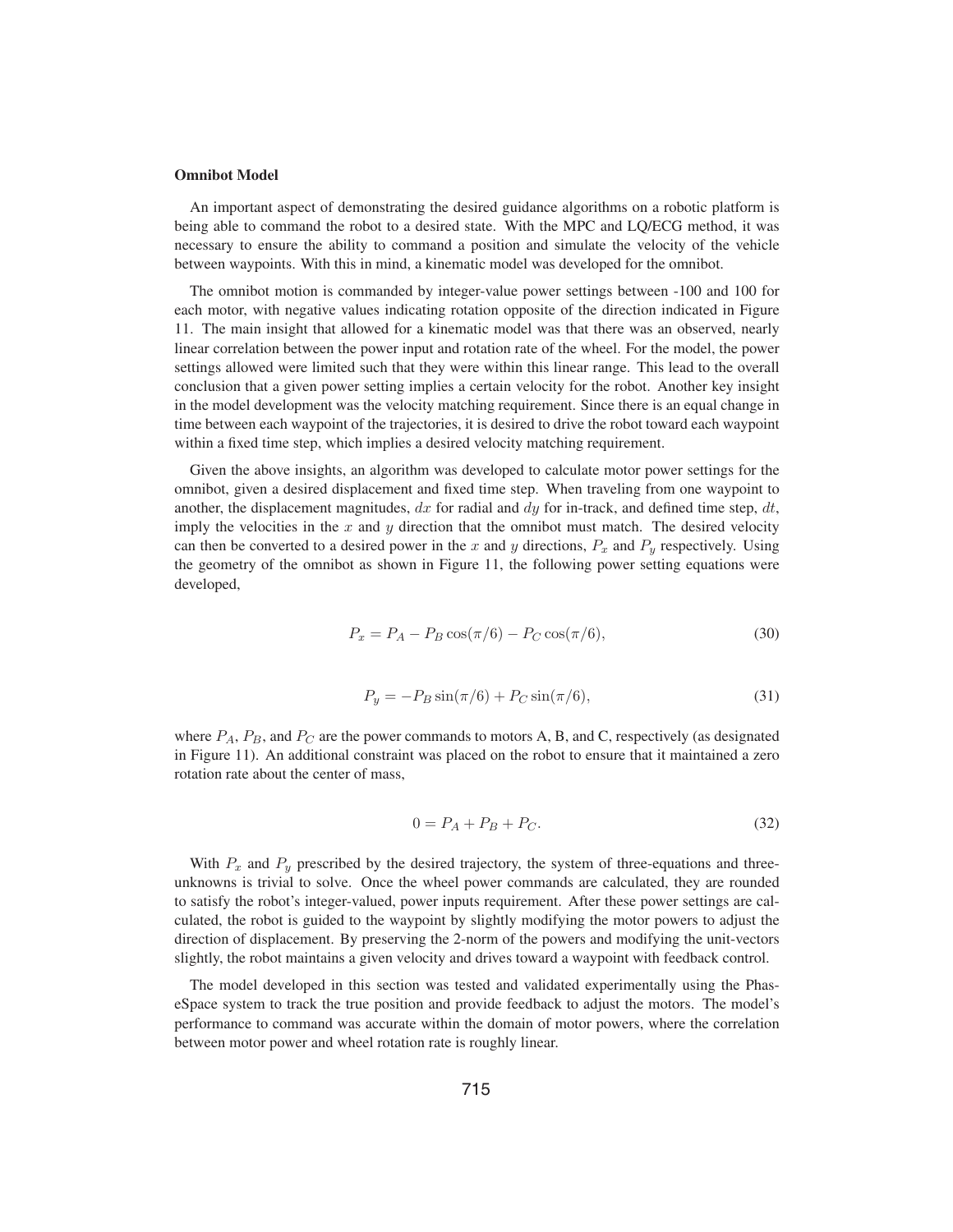# **Results**

With a robot that effectively drives to a given waypoint in a fixed amount of time, the MPC and LQ/ECG controllers could finally be tested and demonstrated with hardware. The figures in this section show the results of testing the MPC method on the omnibot.

Figure 12 shows the performance of the omnibot using the MPC algorithm without any obstacle. It can be seen from this result that the IMU data cannot be trusted without frequent reinforcement from the PhaseSpace system. This is partially due to the manner in which IMU data is collected. Since both the robot control and data collection (PhaseSpace and IMU) are run from a single MAT-LAB script, the program is gathering data from the IMU once every loop iteration. If the IMU data could be collected and averaged more frequently, the results from the dead-reckoning algorithm should improve. This could be accomplished by having the IMU data algorithm run separately from the robot control script. From a hardware perspective, one possible solution is to use a Raspberry Pi to collect data and run the dead-reckoning algorithm to track the IMU state estimate. The main control algorithm could query the Raspberry Pi over wi-fi for the most recent state estimate, similar to how the control algorithm currently queries the PhaseSpace server for the most recent position estimate.



Figure 12. MPC Implementation on Omnibot



Figure 13. MPC Implementation on Omnibot With One Obstacle

One of the primary advantages of the MPC algorithm for optimal trajectory is its robustness to a suddenly appearing obstacle. Figure 13 shows the performance of the omnibot with a appearing halfway through the trajectory. The experimental data shows that MPC is able to compute a new trajectory, resulting in the omnibot's avoidance of the obstacle.

An interesting side effect of the hardware used is the addition of random noise. Since the robot is not made for precision maneuvers, there are variable time lags associated with commanding the robot. This results in different trajectories despite the same initial conditions. However, it was observed that even with the added noise, MPC is still able to maneuver around the obstacle and rendezvous with the chief.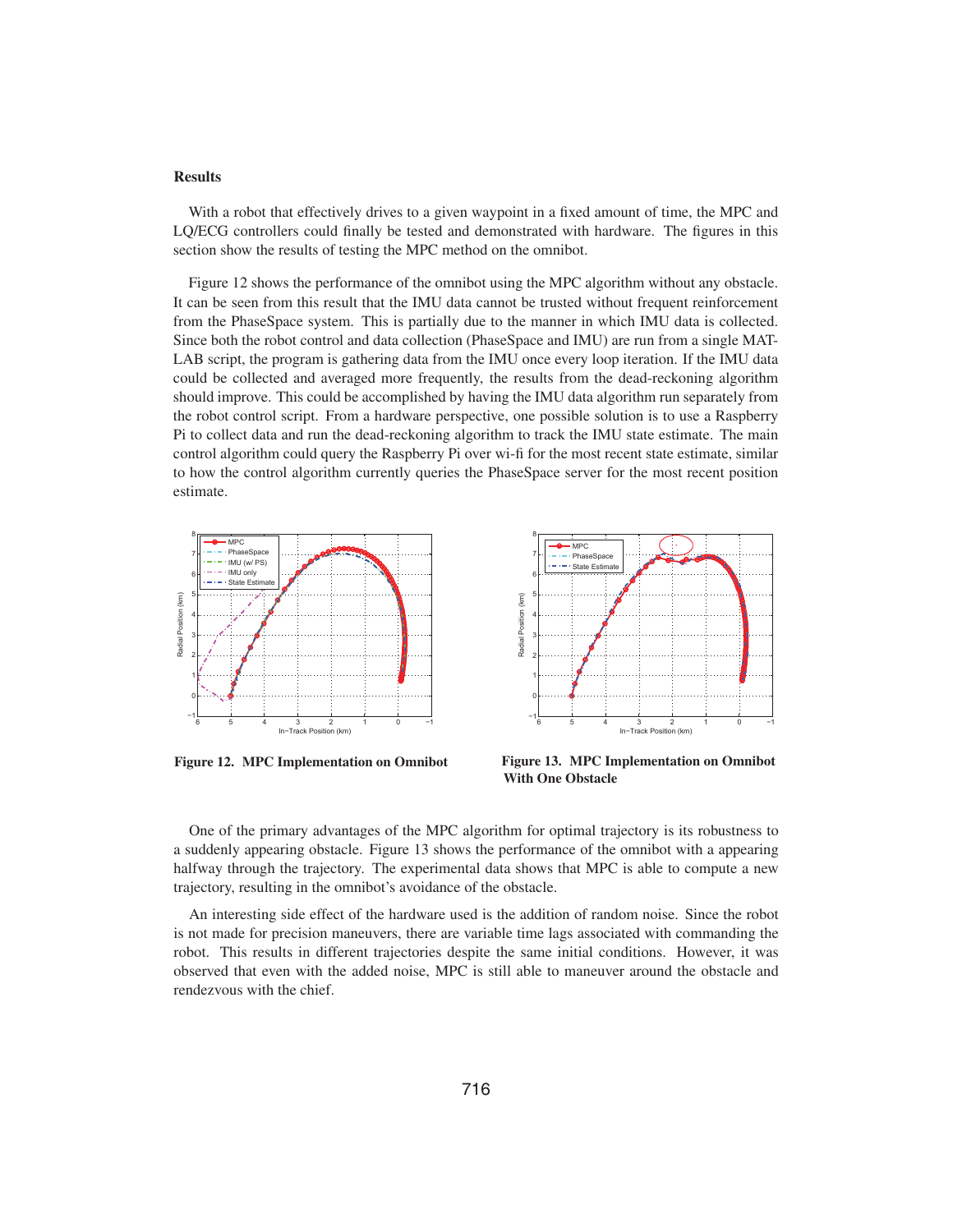The results from this section show that this robotic test-bed can be used to effectively demonstrate the MPC algorithm and visualize the simulation results, as well as demonstrate the robustness of the MPC algorithm to random noise brought on by the inaccuracies of the hardware. In the future, the LQ/ECG will be tested under the same conditions and compared to the MPC results. Also, it is desired to perform tests using more accurate hardware such that precision maneuvers are simulated accurately.

# **CONCLUSION**

Autonomy in spacecraft guidance and control has become an increasingly important subject as the space environment becomes more populated and mission objectives require more precision and robustness. This paper explores two methods of fast on-board autonomous spacecraft guidance and control based on Model Predictive Control and a Linear Quadratic controller augmented by an Extended Command Governor. Through simulations and robotic, test-bed experiments in the MPC controller case, each controller has been shown to successfully rendezvous with a chief satellite and avoid suddenly appearing obstacles. Both methods result in similar trajectories, but the LQ/ECG configuration is less complex and more computationally efficient due to its add-on nature. This new innovative method for obstacle avoidance is attractive for on-board implementation. MPC in contrast is a more conventional controller, and while more computationally taxing, can produce a more efficient solution than the LQ/ECG if a relatively long horizon is used. By shortening the prediction and control horizon, it was also shown that MPC's computational requirement can be reduced. It is desired in future works to address disturbances and multiple obstacles with both methods.

# ACKNOWLEDGMENTS

The authors would like to thank AFRL Scholars Program and the AFRL Guidance, Navigation and Control group for providing the opportunity to implement the algorithms with hardware, Uros Kalabic of University of Michigan for providing ECG design software, James Svacha of Clemson University for aiding in the robot implementation, and Jacob Darling and Dr. Kyle DeMars of Missouri University of Science and Technology for the use of their IMU diagnostic algorithms in characterizing and testing the IMU dead-reckoning algorithm. The last author (Ilya Kolmanovsky) would like to acknowledge the support of the National Science Foundation under Award 1130160.